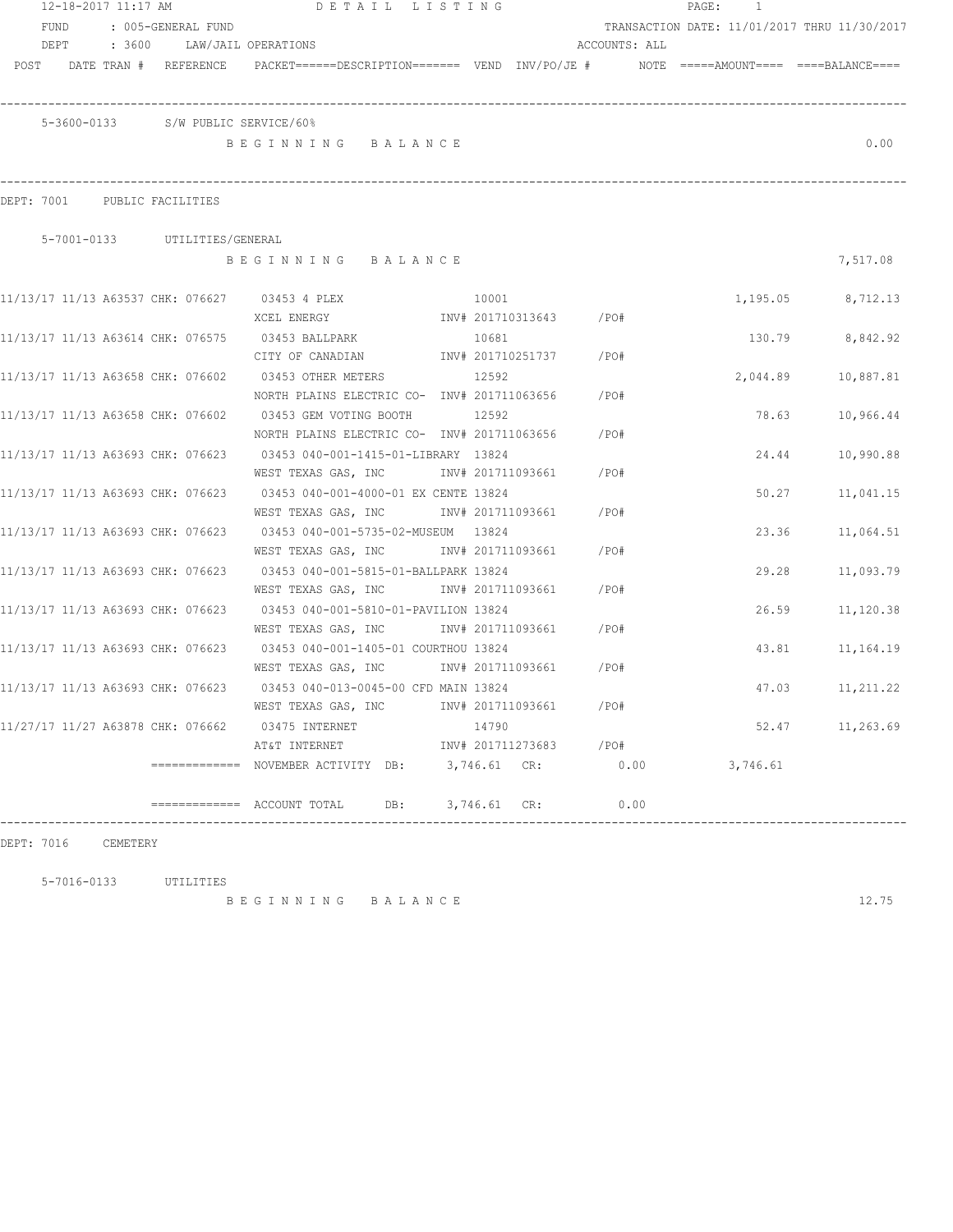| 12-18-2017 11:17 AM                           | DETAIL LISTING                                                                                                  |                        |                                              | PAGE: 2 |                  |
|-----------------------------------------------|-----------------------------------------------------------------------------------------------------------------|------------------------|----------------------------------------------|---------|------------------|
| FUND : 005-GENERAL FUND                       |                                                                                                                 |                        | TRANSACTION DATE: 11/01/2017 THRU 11/30/2017 |         |                  |
| DEPT : 7016 CEMETERY                          |                                                                                                                 |                        | ACCOUNTS: ALL                                |         |                  |
|                                               | POST DATE TRAN # REFERENCE PACKET======DESCRIPTION======= VEND INV/PO/JE # NOTE =====AMOUNT==== ====BALANCE==== |                        |                                              |         |                  |
|                                               |                                                                                                                 |                        |                                              |         |                  |
|                                               |                                                                                                                 |                        |                                              |         |                  |
|                                               |                                                                                                                 |                        |                                              |         |                  |
|                                               | ** REPORT TOTALS ** --- DEBITS --- -- CREDITS ---                                                               |                        |                                              |         |                  |
|                                               | BEGINNING BALANCES:                                                                                             | 7,529.83               | 0.00                                         |         |                  |
|                                               | REPORTED ACTIVITY:                                                                                              | 3,746.61               | 0.00                                         |         |                  |
|                                               | ENDING BALANCES: 11,276.44<br>TOTAL FUND ENDING BALANCE: 11,276.44                                              |                        | 0.00                                         |         |                  |
|                                               |                                                                                                                 |                        |                                              |         |                  |
| FUND: 010-AIRPORT                             |                                                                                                                 |                        |                                              |         |                  |
| DEPT: 7010 AIRPORT                            |                                                                                                                 |                        |                                              |         |                  |
| 5-7010-0133 UTILITIES                         |                                                                                                                 |                        |                                              |         |                  |
|                                               | BEGINNING BALANCE                                                                                               |                        |                                              |         | 678.84           |
|                                               |                                                                                                                 |                        |                                              |         |                  |
|                                               | 11/13/17 11/13 A63736 CHK: 001260 03454 NORTH PLAINS ELECTRIC CO 12592                                          |                        |                                              |         | 558.52 1,237.36  |
|                                               | NORTH PLAINS ELECTRIC CO- INV# 201711063657 / PO#                                                               |                        |                                              |         |                  |
|                                               | 11/27/17 11/27 A63877 CHK: 001262 03475 NORTH PLAINS ELECTRIC CO 12592                                          |                        |                                              |         | 21.64 1,259.00   |
|                                               | NORTH PLAINS ELECTRIC CO- INV# 201711273682 / PO#                                                               |                        |                                              |         |                  |
|                                               | 11/28/17 11/28 A63882 CHK: 001263 03476 DISH NETWORK 11012                                                      |                        |                                              |         | 92.51 1,351.51   |
|                                               | DISH NETWORK                             INV# 201711283688           /PO#                                       |                        |                                              |         |                  |
|                                               | 11/28/17 11/28 A63883 VOID: 001263 03470 REVERSE VOIDED CHECK 11012                                             |                        |                                              |         | 92.51CR 1,259.00 |
|                                               | DISH NETWORK                                                                                                    | INV# 201711283688 /PO# |                                              |         |                  |
|                                               | ============= NOVEMBER ACTIVITY DB: 672.67 CR:                                                                  |                        | 92.51CR                                      | 580.16  |                  |
|                                               | ============ ACCOUNT TOTAL DB: 672.67 CR: 92.51CR                                                               |                        |                                              |         |                  |
|                                               | 000 ERRORS IN THIS REPORT! *-*-*-*-*-*-*-*-*-*-*-*-*-*-                                                         |                        |                                              |         |                  |
|                                               |                                                                                                                 |                        |                                              |         |                  |
|                                               | ** REPORT TOTALS ** --- DEBITS --- -- CREDITS ---                                                               |                        |                                              |         |                  |
|                                               | BEGINNING BALANCES:                                                                                             | 678.84                 | 0.00                                         |         |                  |
|                                               | REPORTED ACTIVITY:<br>ENDING BALANCES:                                                                          | 672.67                 | 92.51CR<br>92.51CR                           |         |                  |
|                                               | TOTAL FUND ENDING BALANCE:                                                                                      | 1,351.51<br>1,259.00   |                                              |         |                  |
|                                               |                                                                                                                 |                        |                                              |         |                  |
| FUND: 011-ROAD & BRIDGE PCT 1                 |                                                                                                                 |                        |                                              |         |                  |
| DEPT: 4011 ROAD & BRIDGE 1                    |                                                                                                                 |                        |                                              |         |                  |
|                                               |                                                                                                                 |                        |                                              |         |                  |
| 5-4011-0133 UTILITIES/PCT 1                   | BEGINNING BALANCE                                                                                               |                        |                                              |         | 151.57           |
|                                               |                                                                                                                 |                        |                                              |         |                  |
| 11/13/17 11/13 A63658 CHK: 076602 03453 PCT 1 |                                                                                                                 | 12592                  |                                              | 140.54  | 292.11           |
|                                               | NORTH PLAINS ELECTRIC CO- INV# 201711063656 / PO#                                                               |                        |                                              |         |                  |
|                                               | 11/13/17 11/13 A63693 CHK: 076623 03453 040-001-3995-01-PCT 1 BA 13824                                          |                        |                                              | 22.29   | 314.40           |
|                                               | WEST TEXAS GAS, INC METALL 201711093661 / PO#                                                                   |                        |                                              |         |                  |
|                                               | ============= NOVEMBER ACTIVITY DB: 162.83 CR:                                                                  |                        | 0.00                                         | 162.83  |                  |
|                                               |                                                                                                                 | 162.83 CR:             | 0.00                                         |         |                  |
|                                               |                                                                                                                 |                        |                                              |         |                  |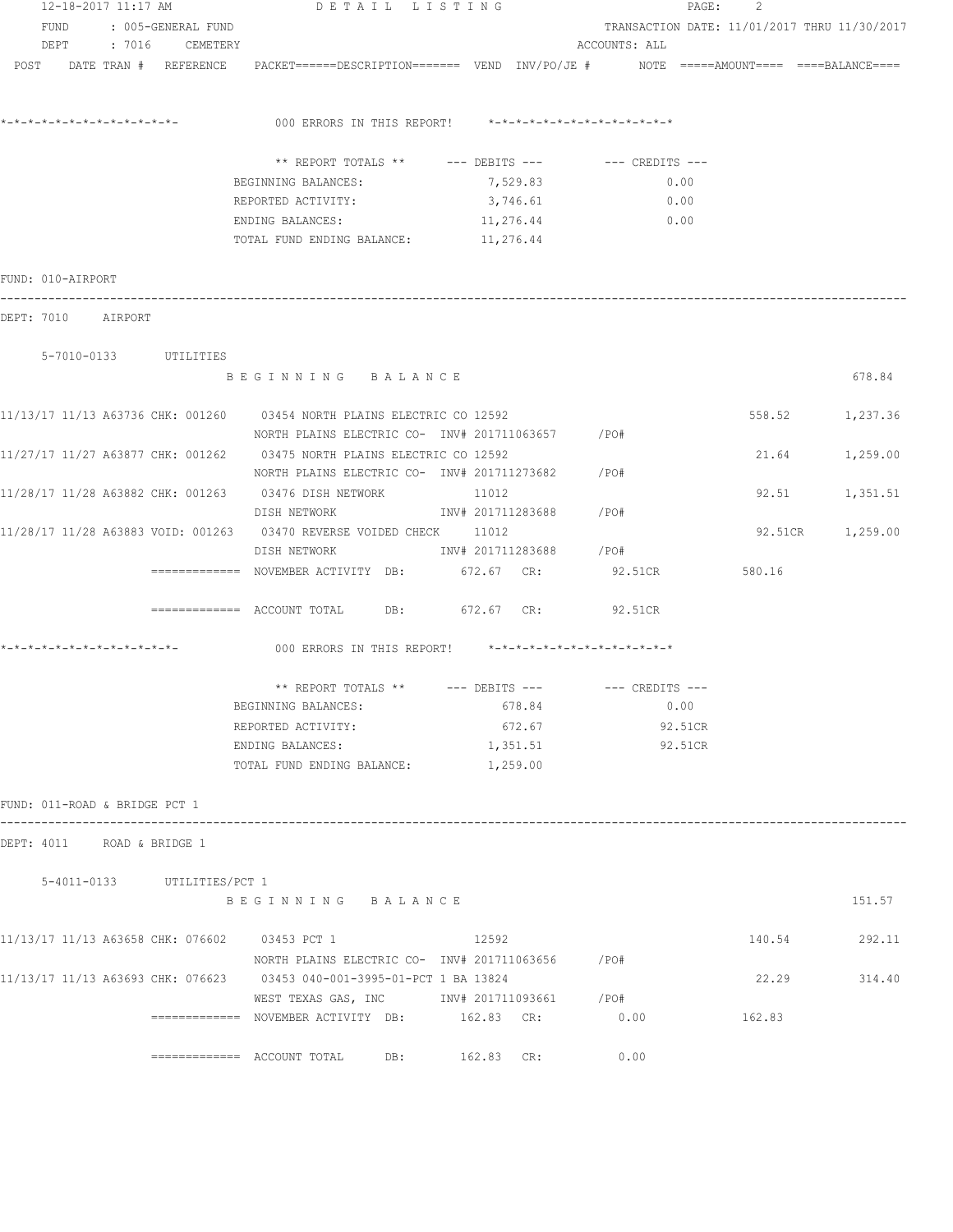| 12-18-2017 11:17 AM<br>DETAIL LISTING |  |                             |                                                                                                                                                                    |  |        |                                                      | PAGE: 3 |              |  |  |
|---------------------------------------|--|-----------------------------|--------------------------------------------------------------------------------------------------------------------------------------------------------------------|--|--------|------------------------------------------------------|---------|--------------|--|--|
| FUND : 011-ROAD & BRIDGE PCT 1        |  |                             |                                                                                                                                                                    |  |        | TRANSACTION DATE: 11/01/2017 THRU 11/30/2017         |         |              |  |  |
|                                       |  | DEPT : 4011 ROAD & BRIDGE 1 |                                                                                                                                                                    |  |        | ACCOUNTS: ALL                                        |         |              |  |  |
|                                       |  |                             | $POST$ $DATA$ $\#$ $REFERENCE$ $PACKET$ $=$ $=$ $=$ $DESCRIPTION$ $=$ $=$ $=$ $VEND$ $INV/PO/JE$ $\#$ $NOTE$ $=$ $=$ $=$ $=$ $=$ $=$ $=$ $=$ $=$ $BALANCE$ $=$ $=$ |  |        |                                                      |         |              |  |  |
|                                       |  |                             | 000 ERRORS IN THIS REPORT! *-*-*-*-*-*-*-*-*-*-*-*-*-*-                                                                                                            |  |        |                                                      |         |              |  |  |
|                                       |  |                             |                                                                                                                                                                    |  |        |                                                      |         |              |  |  |
|                                       |  |                             |                                                                                                                                                                    |  |        | ** REPORT TOTALS ** --- DEBITS --- -- -- CREDITS --- |         |              |  |  |
|                                       |  |                             | BEGINNING BALANCES:                                                                                                                                                |  | 151.57 | 0.00                                                 |         |              |  |  |
|                                       |  |                             | REPORTED ACTIVITY:                                                                                                                                                 |  | 162.83 | 0.00                                                 |         |              |  |  |
|                                       |  |                             | ENDING BALANCES:                                                                                                                                                   |  | 314.40 | 0.00                                                 |         |              |  |  |
|                                       |  |                             | TOTAL FUND ENDING BALANCE: 314.40                                                                                                                                  |  |        |                                                      |         |              |  |  |
| FUND: 012-ROAD & BRIDGE PCT 2         |  |                             |                                                                                                                                                                    |  |        |                                                      |         |              |  |  |
| DEPT: 4012 ROAD & BRIDGE 2            |  |                             |                                                                                                                                                                    |  |        |                                                      |         |              |  |  |
| 5-4012-0133 UTILITIES/PCT 2           |  |                             |                                                                                                                                                                    |  |        |                                                      |         |              |  |  |
|                                       |  |                             | BEGINNING BALANCE                                                                                                                                                  |  |        |                                                      |         | 85.65        |  |  |
|                                       |  |                             | 11/13/17 11/13 A63658 CHK: 076602 03453 PCT 2                                                                                                                      |  | 12592  |                                                      |         | 94.19 179.84 |  |  |
|                                       |  |                             | NORTH PLAINS ELECTRIC CO- INV# 201711063656 /PO#                                                                                                                   |  |        |                                                      |         |              |  |  |
|                                       |  |                             | ============ NOVEMBER ACTIVITY DB: 94.19 CR: 0.00                                                                                                                  |  |        |                                                      | 94.19   |              |  |  |
|                                       |  |                             | ============ ACCOUNT TOTAL DB: 94.19 CR: 0.00                                                                                                                      |  |        |                                                      |         |              |  |  |
|                                       |  |                             | 000 ERRORS IN THIS REPORT! *-*-*-*-*-*-*-*-*-*-*-*-*-*-                                                                                                            |  |        |                                                      |         |              |  |  |
|                                       |  |                             |                                                                                                                                                                    |  |        | ** REPORT TOTALS ** --- DEBITS --- -- -- CREDITS --- |         |              |  |  |
|                                       |  |                             | BEGINNING BALANCES:                                                                                                                                                |  | 85.65  | 0.00                                                 |         |              |  |  |
|                                       |  |                             | REPORTED ACTIVITY:                                                                                                                                                 |  | 94.19  | 0.00                                                 |         |              |  |  |
|                                       |  |                             | ENDING BALANCES:                                                                                                                                                   |  | 179.84 | 0.00                                                 |         |              |  |  |
|                                       |  |                             | TOTAL FUND ENDING BALANCE: 179.84                                                                                                                                  |  |        |                                                      |         |              |  |  |
| FUND: 013-ROAD & BRIDGE PCT 3         |  |                             |                                                                                                                                                                    |  |        |                                                      |         |              |  |  |
| DEPT: 4013 ROAD & BRIDGE 3            |  |                             |                                                                                                                                                                    |  |        |                                                      |         |              |  |  |
|                                       |  | 5-4013-0133 UTILITIES/PCT 3 |                                                                                                                                                                    |  |        |                                                      |         |              |  |  |
|                                       |  |                             | BEGINNING BALANCE                                                                                                                                                  |  |        |                                                      |         | 121.41       |  |  |
|                                       |  |                             | 11/13/17 11/13 A63658 CHK: 076602 03453 PCT 3                                                                                                                      |  | 12592  |                                                      | 180.38  | 301.79       |  |  |
|                                       |  |                             | NORTH PLAINS ELECTRIC CO- INV# 201711063656 / PO#                                                                                                                  |  |        |                                                      |         |              |  |  |
|                                       |  |                             | ============= NOVEMBER ACTIVITY DB: 180.38 CR:                                                                                                                     |  |        | 0.00                                                 | 180.38  |              |  |  |
|                                       |  |                             | $\texttt{-----}$ =========== ACCOUNT TOTAL DB: $180.38$ CR:                                                                                                        |  |        | 0.00                                                 |         |              |  |  |